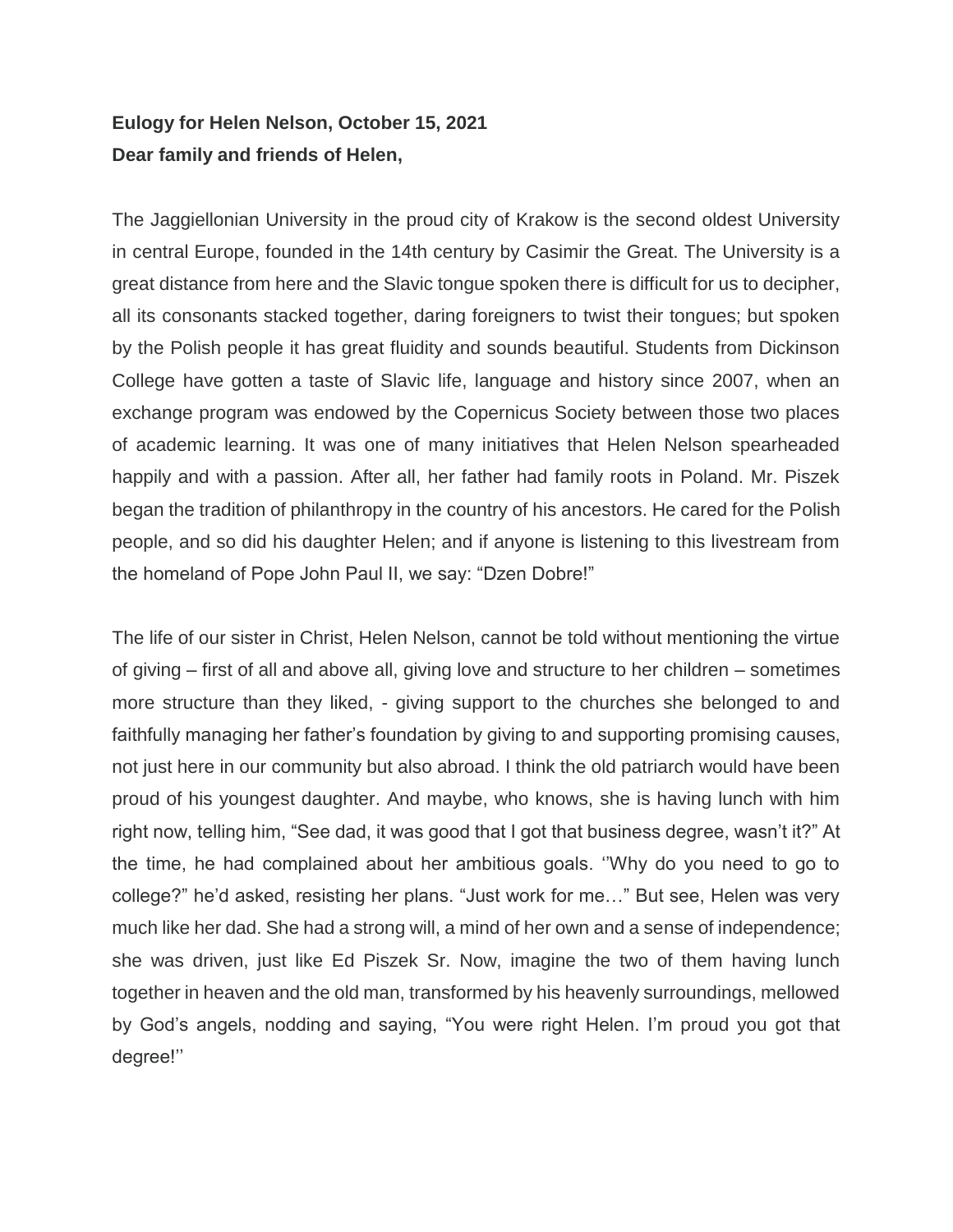Helen's life was like her father's in the sense that it cannot be told without mentioning the virtue of giving. Helen Nelson was a giver and she took to heart the word Jesus said, '' To whom much is given, much is required.'' She heard those words and she answered the bell, giving happily. But it was more than a family tradition for her. It was a matter of her heart and soul, her faith.

Helen Piszek was born on August 8, 1952 at Norristown hospital. She was part of the second Piszek family. Her father always joked that he had two families, but only one wife. His first three children were two years apart each: Ann, Edward and George, the first batch. The other two came a good number of years later, straggling behind, seven years apart, Helen and Bill, the second batch. That's why, from the beginning, Helen was greeted by a busy household, a beehive of activity, a large nest that provided warmth and challenge, a place where every hand was needed and tables needed to be set. Often times, the lines between family and business were blurred. Between Mrs. Piszek's kitchen and Mrs. Paul's kitchen, who could tell the difference? Helen's mom was an excellent cook, an excellent hostess, a tradition that Helen surely continued and Erik can attest to that! So can many of you who are here today.

Before long, this little girl Helen was in the mist of all the commotion, breathing in the air of an industrious family and for the most part, loving it. Weeks of work were followed by weekend social activities with employees, pool parties, and the like. Every hand was needed, every potato needed to be peeled. It was a wonderful way of growing up. Not many children today have such a great sense of comfort, community and purpose that envelopes them from day one. In the Piszek family it was a given, and it formed the soul of the person we remember today.

Young Helen went to a Montessori School in Blue Bell, which she absolutely loved. It gave her a first taste of religion and instilled the importance of faith and spirituality in her. The school was situated on the grounds of a Lutheran Church, a harbinger of things to come. She continued her school education at Germantown Academy where she was in the first group of girls accepted into this former all boys school. After graduation she went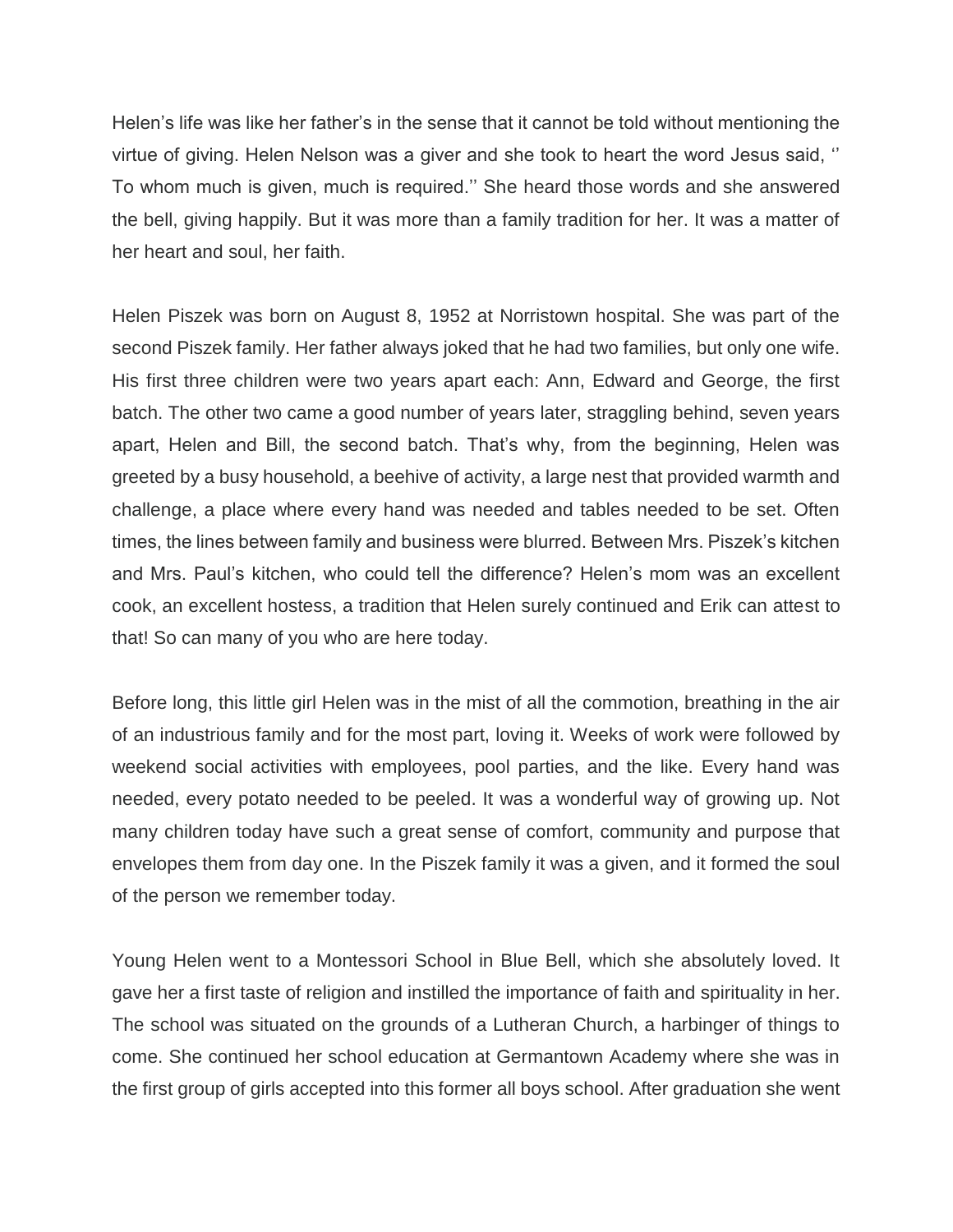to Albright College in Reading. There, her eyes got stuck, not on the curriculum, not on the college campus, but on a good looking, easy going boy, a history student from Burlington, New Jersey. Well, in a matter of a few years this boy's career plans were history because he married Helen Piszek one month after her 21<sup>st</sup> birthday, in September of 1973 and started working, where else but at Mrs. Paul's Kitchen, the family business. But he didn't put on the wedding ring without giving Helen a little bit of a hard time first… Erik told me not to tell the story, it would ruin his perfect Boy Scout Record, but I received permission from his daughter Beth and Helen also chimed in from above and said its o.k., he can take it…

The story goes like this… They met at a friend's party and started dating. Helen was a little bit more in the driver's seat, can you imagine? She was making plans, moving forward, while Erik was a little more laid back… "Not so fast, honey!" But he didn't quite know how to say it and so he had this brilliant idea, this genius ploy that maybe came from one of his ancient history books. They were supposed to go somewhere together and Erik, in a desperate attempt to slow the relationship down, let Helen know that he couldn't make it this time. ''Why, Erik?'' she asked. ''Oh, my fiancé is coming for a visit,'' he said in search for a waterproof excuse. "Fiancé?" Helen was furious and definitely steaming, even more so when she discovered the truth after talking to one of his best friends. His friend said, "Erik doesn't have a fiancé! What's he talking about?'' It took Helen only two weeks to speak to him again, which is truly impressive. And with that, they passed their first major test as a couple, the crisis of the phantom lady in Erik's life. Fortyeight years later, three children and two grandchildren later, after lots of love and work and fun and also sorrow, we can say that Helen made a sound decision to forgive this young man. They were married for better and for worse, in good times and in bad times, in sickness and in health, and she had the most reliable partner and the most dedicated caregiver one can possibly imagine. Erik took care of her throughout this difficult time of cancer treatments and physical decline. Nothing was too hard. Nothing could break his love and loyalty. She may have been the boss, but he was her rock!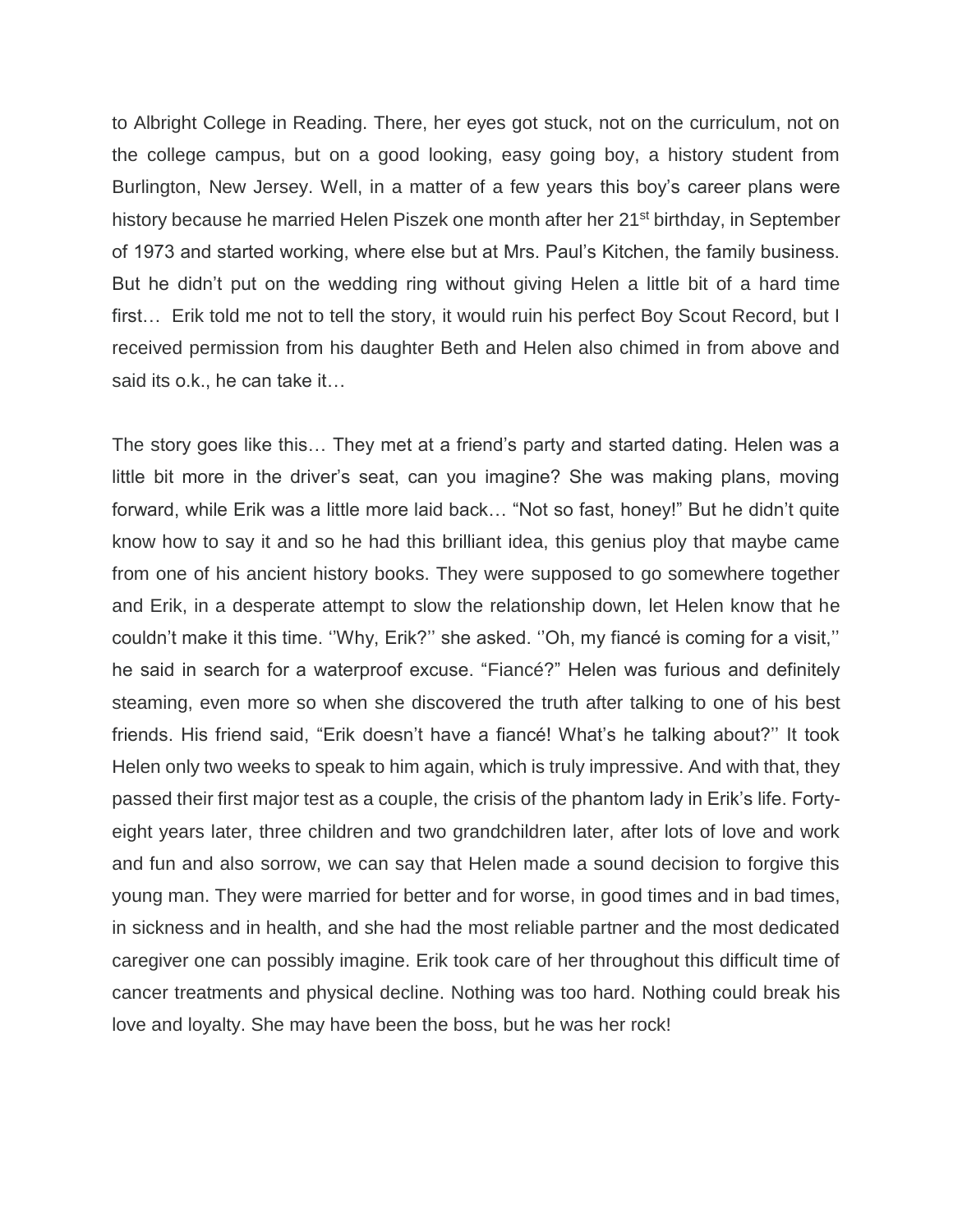During her early married life, Helen worked for the company in the mornings, running the Test Kitchen, and picked up her children from school in the afternoon, tending to their needs. When the company doors of Mrs. Paul's Kitchen closed, sadly, in 1982, she helped her father with the work of the Copernicus Society, a family foundation. When her father stepped back, she took the reins of the Society and became acting President and CEO. Sometime before that, she had obtained a Business Degree from Gwynedd Mercy University. One of her favorite projects during her time at the helm of the foundation was the endowment of a library at Community Partnership School in the Germantown section of Philadelphia. Since Helen loved reading and had a strong interest in education and helping disadvantaged children, this was one of the projects that were closest to her heart.

The Nelson family had a good life together. They went on holidays to Florida and Long Beach Island. Every New Year's Eve they hosted big parties with lots of friends. And even when Helen was diagnosed with colon cancer in 2013, she tried to make it as easy as possible on her family. She displayed her trademark positive spirit, believing that she could beat this disease, and she did. She recovered and had a few more good years during which, one Sunday morning, she and Erik showed up here at St. Peter's and gave us the pleasure of meeting them. Unfortunately, the disease came back with a vengeance in 2019. When I saw Helen the last time and we talked about the inevitable and her decision to go into Hospice Care soon, she said, "O well, at least now I am in the driver's seat and can plan my own funeral.'' It was vintage Helen. And when I saw all the hymns and the music she had selected for her funeral, I was once more assured that she was a woman of deep faith, because she selected pieces with devotional depth, some of which are not so well known anymore. In fact, she picked a lot of hymns from the German tradition.

Helen was a giver all of her life. Today it is time for us to give back to her an offering of Thanksgiving to her creator, an acknowledgment of the gift we all received through her, a joyful farewell to a person who looked at the bright side of life even when the shadows of the night were closing in on her. She was a giver to the very end, with those she loved always in her mind; and so, we give thanks to God for her. It's a wonderful thought that